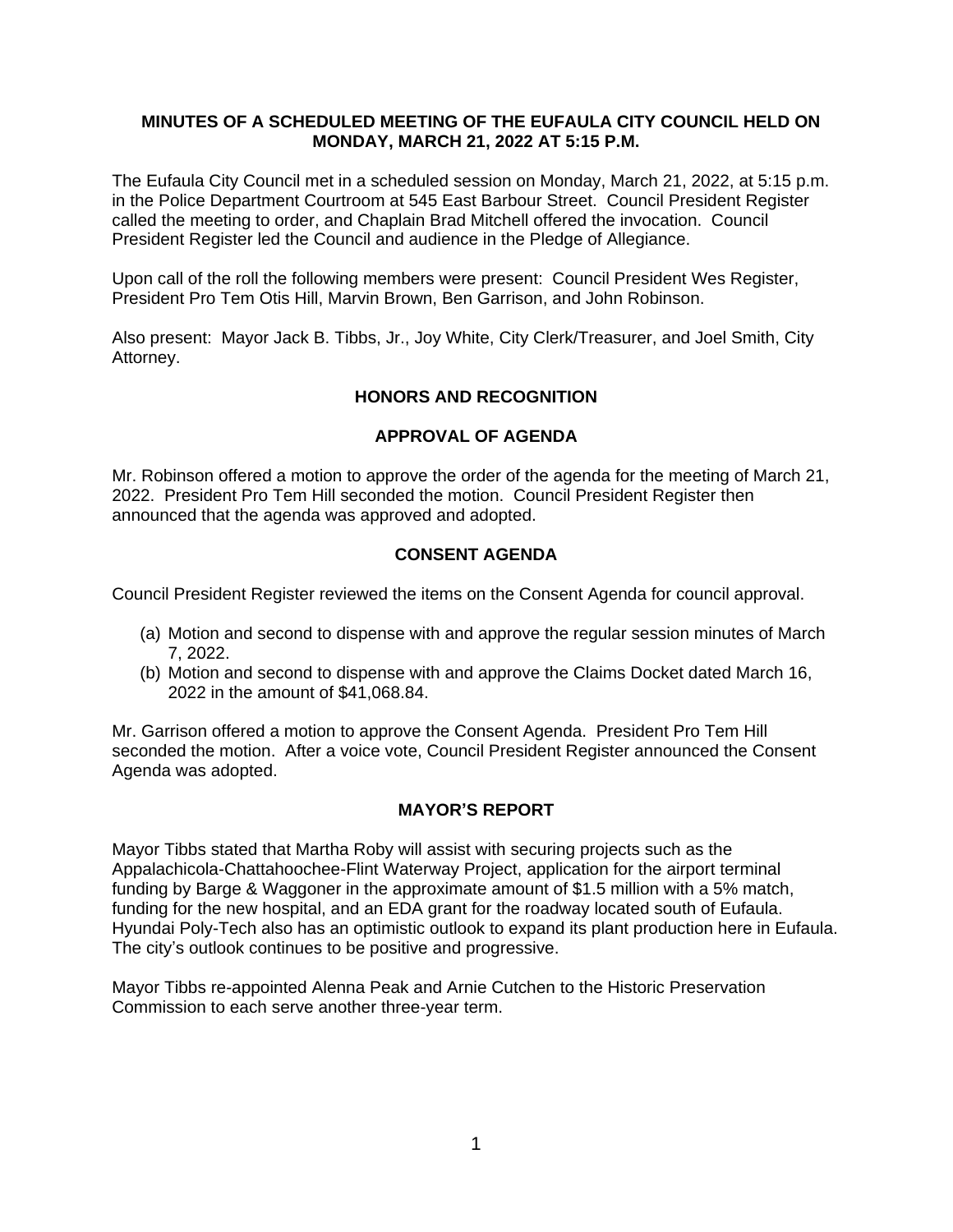### **VISITORS**

Rachel Smith, District One County Commissioner, appeared before the Council in regards to an arrest and seizure of property at a local residence by the Eufaula Police Department in October 2021. Mrs. Smith expressed concern for the family's property because she noted that the property has not been returned to the owner while also questioning the length of time that the property has been in the possession of the police department. Mrs. Smith pursued answers to these concerns from the Council and asked that the Council please respond to the police department's actions in this particular incident. Council President Register responded that the Council needs to review this incident to give an appropriate response. Mr. Brown asked Mrs. Smith to please reason together with the Council for a resolution to this concern.

### **ORDINANCES AND RESOLUTIONS**

### **PUBLIC HEARING**

Council President Register introduced Ordinance 2022-3 (Second Reading – Annexing Mineral Manufacturing). City Attorney Joel Smith gave Ordinance 2022-3 (Second Reading – Annexing Mineral Manufacturing) its second reading. Council President Register opened the floor for any comments, questions, or concerns. There was no response from the audience. Mr. Garrison offered a motion to adopt Ordinance 2022-3 (Second Reading – Annexing Mineral Manufacturing). Mr. Robinson seconded the motion. A roll call vote was taken and recorded as follows: Yeas: Mr. Robinson, Mr. Garrison, Mr. Brown, President Pro Tem Hill, and President Register. Nays: None. Council President Register announced that Ordinance 2022-3 was adopted.

# **ORDINANCE 2022-3**

# **AN ORDINANCE ASSENTING TO THE REQUEST OF THE SOLE PROPERTY OWNER TO BE ANNEXED INTO THE CITY OF EUFAULA, ALABAMA, A MUNICIPAL CORPORATION, OF CERTAIN LANDS LOCATED ON THE NORTH SIDE OF HIGHWAY 131 ADJACENT TO HARBISON WALKER ROAD WHICH ARE CONTIGUOUS TO THE EXISTING CITY LIMITS**

BE IT ORDAINED by the City Council of Eufaula, Alabama, as follows:

The City of Eufaula, acting through its duly elected city council, does hereby assent to the request of the sole owner of the herein described real property to be annexed into the City of Eufaula.

The land described below is hereby annexed into the city limits of Eufaula, Alabama, pursuant to the provisions of Section 11-42-21, as amended, Code of Alabama, 1975, as amended.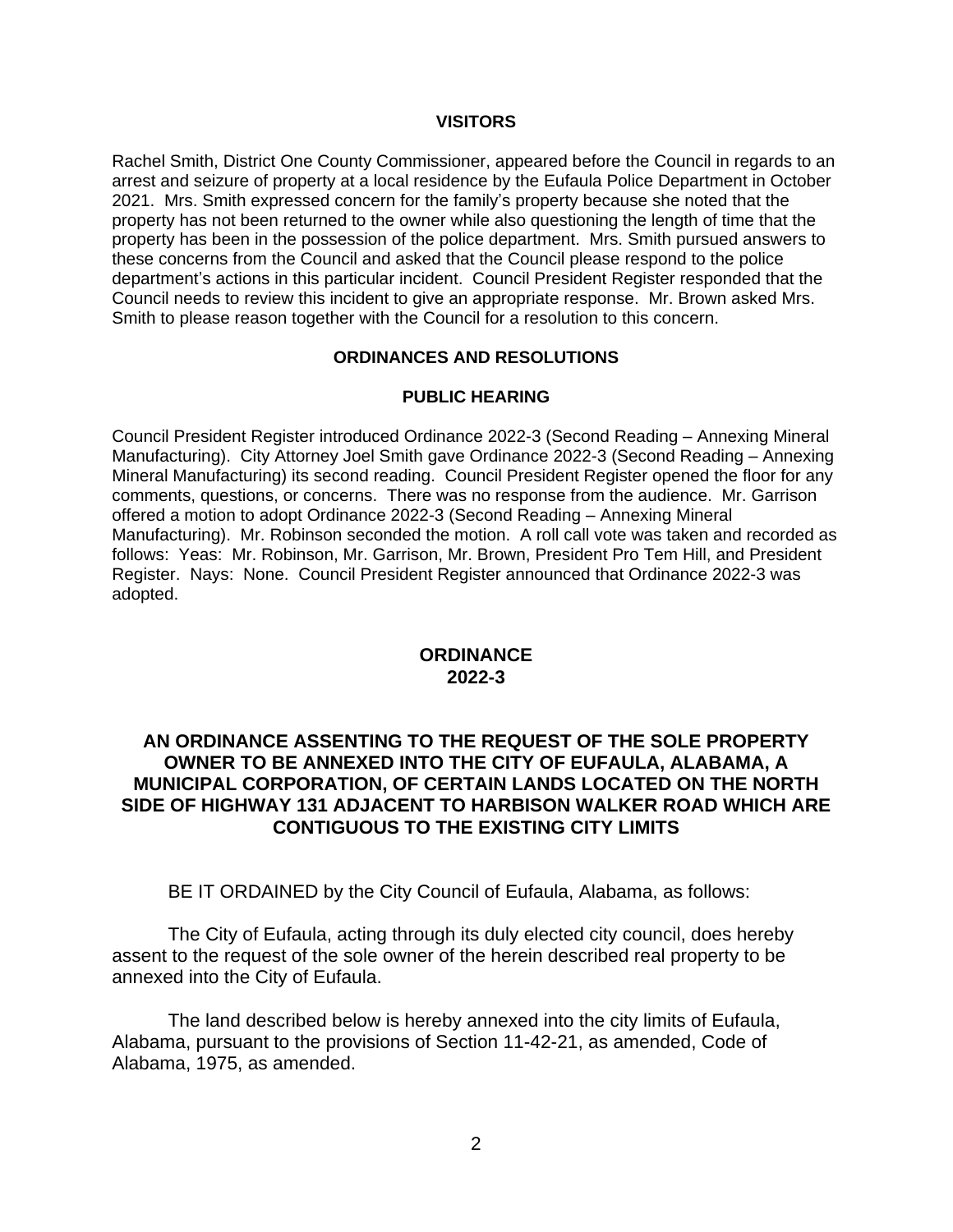# **MINERAL MANUFACTURING CORPORATION PROPERTY GENERALLY LOCATED ON THE NORTH SIDE OF HIGHWAY 131 ADJACENT TO HARBISON WALKER ROAD AND CONTAINING 6.69+/- ACRES TO BE ANNEXED**

# **ANNEXATION LEGAL DESCRIPTION**

All that certain tract or parcel of land located in Section 25, Township 10 North, Range 28 East, Barbour County, Alabama, containing 6.69 acres, more or less, and being more particularly described as follows: Commencing at the intersection of the East rightof-way of Harbison Walker Road and the North right-of-way of Alabama Highway 131, run thence along said North right-ofway of Alabama Highway 131, as it curves, concave Southeasterly, having a chord bearing and distance of North 60 degrees 12 minutes 09 seconds East 380.43 feet, an arc length of 380.45 feet and a radius of 10054.68 feet to the POINT OF BEGINNING; run thence South 00 degrees 22 minutes 53 seconds West 68.73 feet to the center-line of Alabama Highway 131; thence along said center-line of Alabama Highway 131, North 60 degrees 10 minutes 45 seconds East 1124.93 feet to the existing City Limits of the City of Eufaula; thence along said City Limits of the City of Eufaula, North 02 degrees 16 minutes 57 seconds East 120.47 feet; thence South 73 degrees 55 minutes 16 seconds West 1017.95 feet; thence North 89 degrees 37 minutes 07 seconds West 398.80 feet; thence South 01 degree 29 minutes 53 seconds West 100.02 feet; thence South 89 degrees 37 minutes 07 seconds East 400.74 feet; thence South 00 degrees 22 minutes 53 seconds West 229.14 feet to the North right-ofway of Alabama Highway 131, also being the POINT OF BEGINNING.

The provisions of this ordinance are severable. If any part of the ordinance is declared invalid or unconstitutional, such declaration shall not affect the part which remains.

All ordinances or parts thereof which conflict with this ordinance are hereby repealed.

This ordinance shall become effective immediately upon its adoption and publication as required by law.

ADOPTED AND APPROVED this example of day of  $\sim$ 2022.

> CITY OF EUFAULA, ALABAMA A MUNICIPAL CORPORATION

\_\_\_\_\_\_\_\_\_\_\_\_\_\_\_\_\_\_\_\_\_\_\_\_\_\_\_ Wes Register, Council President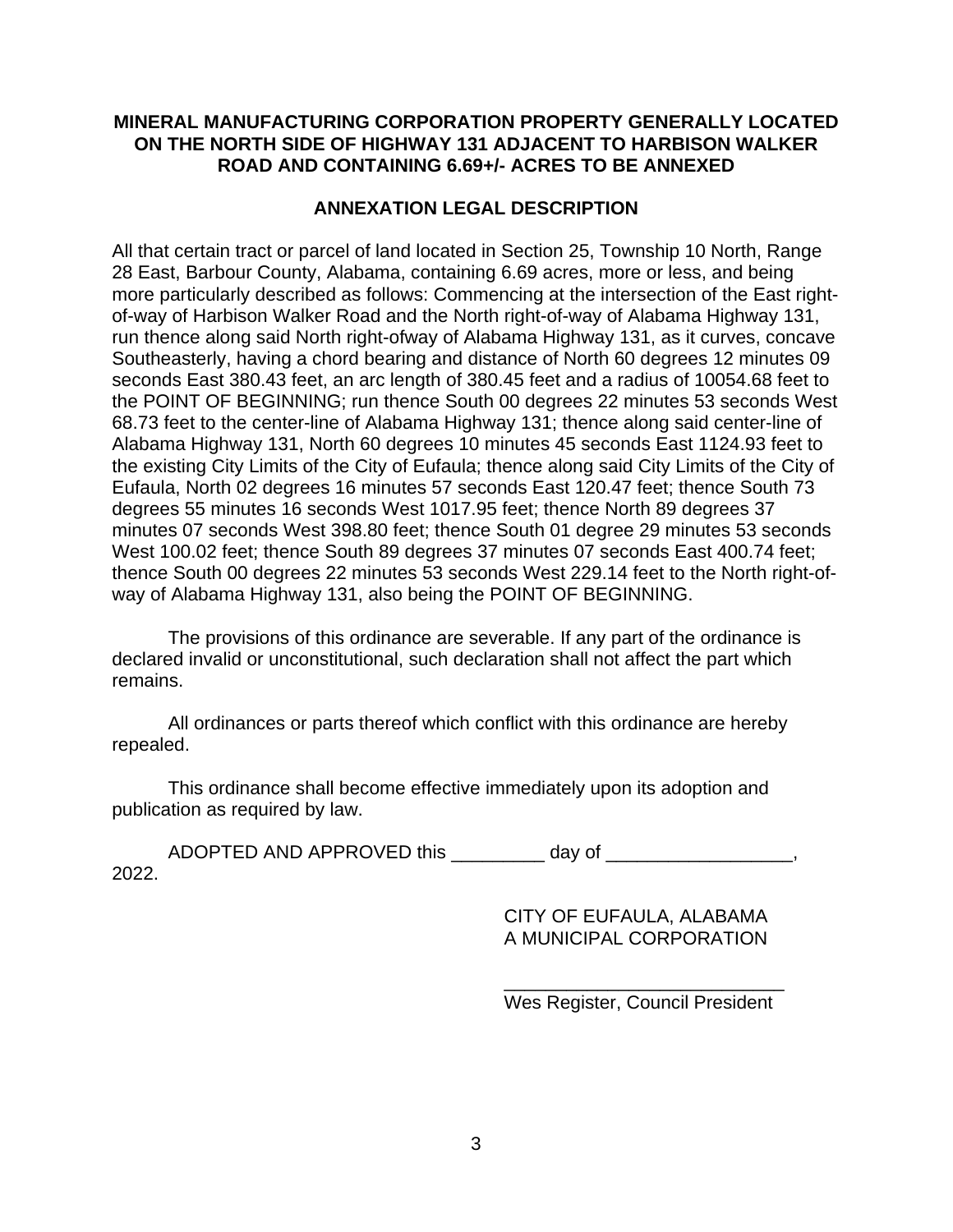# ATTEST:

#### Joy White, City Clerk/Treasurer

\_\_\_\_\_\_\_\_\_\_\_\_\_\_\_\_\_\_\_\_\_\_\_\_\_\_\_\_\_

Council President Register introduced Ordinance 2022-4 (First Reading – Amended Solid Waste Ordinance). City Attorney Joel Smith gave Ordinance 2022-4 (First Reading – Amended Solid Waste Ordinance) its first reading. Council President Register opened the floor for any comments, questions, or concerns. There was no response from the audience. Council President Register noted that the second reading/hearing will take place at the next regularly scheduled city council meeting to be held on Monday, April 4, 2022.

Council President Register introduced Resolution 40-2022 (Vacating Portion of Livingston Street). Council President Register explained that Reeves Peanut Company, Inc., an Alabama corporation, has petitioned the City Council of the City of Eufaula to vacate portions of an alley and right of way of Livingston Street as described in its Petition for Approval of and Assent to Vacation of, and to Vacate, an Alley and Portion of Right of Way of Livingston Street filed with the City on or about February 17, 2022. Council President Register opened the floor for any comments, questions, or concerns. Honorable Walter Calton asked for clarification of the boundaries to vacate the alley and portion of right of way adjacent to his property. The boundaries to vacate the alley and portion of right of way adjacent to his property was clarified by City Attorney Joel Smith. Mr. Garrison offered a motion to adopt Resolution 40-2022 (Vacating Portion of Livingston Street). Mr. Robinson seconded the motion. A roll call vote was taken and recorded as follows: Yeas: Mr. Robinson, Mr. Garrison, Mr. Brown, President Pro Tem Hill, and President Register. Nays: None. Council President Register announced that Resolution 40-2022 was adopted.

# **RESOLUTION 40-2022**

# **A RESOLUTION TO VACATE AN ALLEY AND PORTION OF RIGHT OF WAY OF LIVINGSTON STREET LOCATED WITHIN THE CITY OF EUFAULA, ALABAMA**

**WHEREAS**, Reeves Peanut Company, Inc., an Alabama corporation, has petitioned the City Council of the City of Eufaula, Alabama to vacate portions of an alley and right of way of Livingston Street as described in its Petition for Approval of and Assent to Vacation of, and to Vacate, an Alley and Portion of Right of Way of Livingston Street filed with the City on or about February 17, 2022 (the "Petition"); and

**WHEREAS**, said portions of an alley and Livingston Street right-of-way petitioner desires to be vacated are located within the City limits of the City of Eufaula, Alabama, and described as follows:

> Parcel A (West Right of Way Abandonment) LEGAL DESCRIPTION:

All that tract or parcel of land being part of and located in Section 33, Township 11 North, Range 29 East, Eufaula, Barbour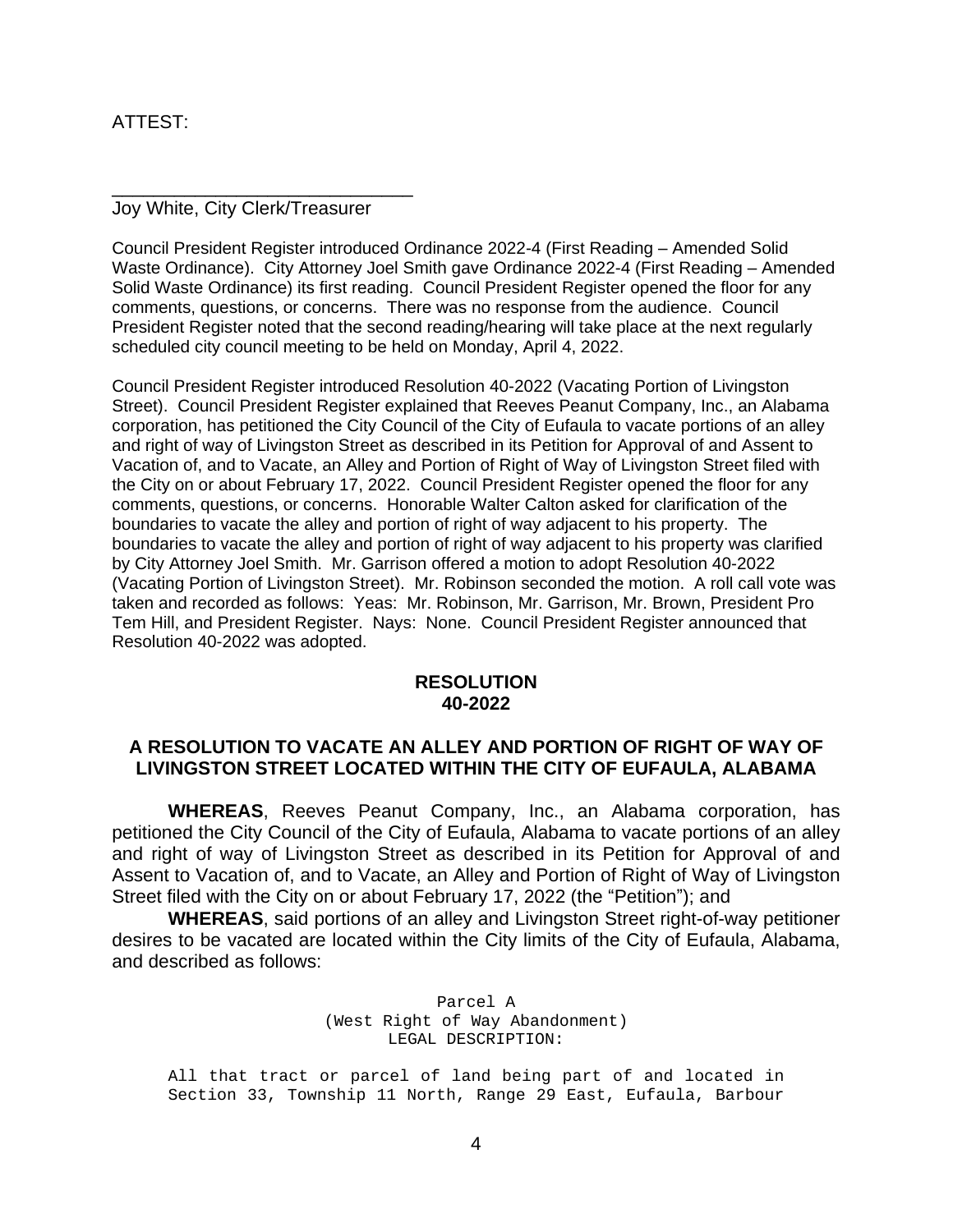County, Alabama and being more particularly described as follows:

Commencing at a railroad iron at the intersection of the original East right of way of Livingston Street and the North right of way of East Broad Street; Thence, along said North right of way, South 88 degrees 51 minutes 42 seconds West a distance of 95.43 feet to an iron pin set CA-108 (Eufaula Surveying Co., LLC.) on the new West right of way of Livingston Street, also being the POINT OF BEGINNING; Thence, continue along said North right of way, South 88 degrees 51 minutes 42 seconds West a distance of 27.14 feet to a point on the original West right of way of Livingston Street; Thence, along said original West right of way of Livingston Street, North 00 degrees 46 minutes 00 seconds West a distance of 667.50 feet to a point on the South property line of the Eufaula Water Works & Sewer Board in Deed Book E-134 Page 666; Thence, along said South property line, North 87 degrees 39 minutes 26 seconds East a distance of 39.78 feet to an iron pin set CA-108 (Eufaula Surveying Co., LLC.) on the new West right of way of Livingston Street; Thence, along said new West right of way of Livingston Street, South 00 degrees 18 minutes 55 seconds West a distance of 668.54 feet to an iron pin set (Eufaula Surveying Co., LLC.) and the POINT OF BEGINNING. Together with and subject to covenants, easements and restrictions of record. Said property contains 0.51 Acres more or less.

#### Parcel B (Partial Alley Abandonment) LEGAL DESCRIPTION:

All that tract or parcel of land being part of and located in Section 33, Township 11 North, Range 29 East, Eufaula, Barbour County, Alabama and being more particularly described as follows:

Commencing at a railroad iron at the intersection of the original East right of way of Livingston Street and the North right of way of East Broad Street; Thence, along said North right of way, South 88 degrees 51 minutes 42 seconds West a distance of 122.57 to a point on the original West right of way of Livingston Street; Thence, along said original West right of way of Livingston Street, North 00 degrees 46 minutes 00 seconds West a distance of 208.83 feet to a point on the South margin of a fifteen foot alley, also being the POINT OF BEGINNING; Thence, continue along said original West right of way of Livingston Street, North 00 degrees 46 minutes 00 seconds West a distance of 15.00 feet to a point on the North margin of a fifteen foot alley; Thence, along said North margin, South 89 degrees 04 minutes 19 seconds West a distance of 164.68 feet to chisel X on concrete; Thence, South 01 degrees 33 minutes 18 seconds East a distance of 15.00 feet to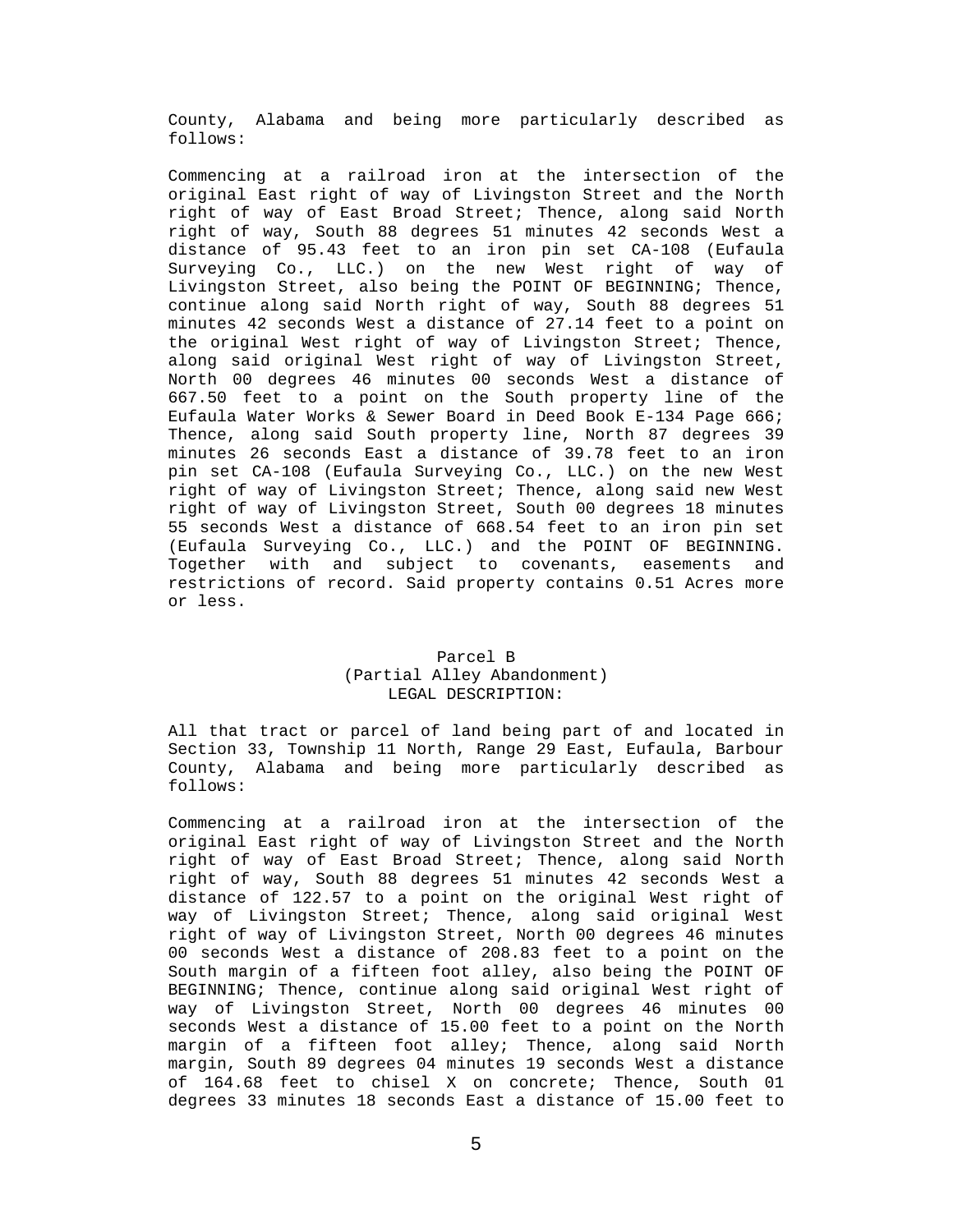a railroad iron on the South margin of a fifteen foot alley; Thence, along said South margin, North 89 degrees 04 minutes 19 seconds East a distance of 164.47 feet to a point and the POINT OF BEGINNING. Together with and subject to covenants, easements and restrictions of record. Said property contains 0.06 Acres more or less.

#### Parcel C (East Right of Way Abandonment) LEGAL DESCRIPTION:

All that tract or parcel of land being part of and located in Section 33, Township 11 North, Range 29 East, Eufaula, Barbour County, Alabama and being more particularly described as follows:

Commencing at a railroad iron at the intersection of the original East right of way of Livingston Street and the North right of way of East Broad Street, also being the POINT OF BEGINNING; Thence, along said North right of way, South 88 degrees 51 minutes 42 seconds West a distance of 40.41 feet to an iron pin set CA-108 (Eufaula Surveying Co., LLC.) on the new East right of way of Livingston Street; Thence, along said new East right of way of Livingston Street, North 00 degrees 18 minutes 55 seconds East a distance of 768.72 feet to an iron pin set CA-108 (Eufaula Surveying Co., LLC.); Thence, leaving said new East right of way, North 88 degrees 19 minutes 28 seconds East a distance of 25.90 feet to a point on the original East right of way of Livingston Street; Thence, along said original East right of way of Livingston Street, South 00 degrees 46 minutes 00 seconds East a distance of 768.74 feet to a railroad iron at the intersection of the original East right of way of Livingston Street and the North right of way of East Broad Street and the POINT OF BEGINNING. Together with and subject to covenants, easements and restrictions of record. Said property contains 0.58 Acres more or less.

#### Parcel D (Partial Alley Abandonment) LEGAL DESCRIPTION:

All that tract or parcel of land being part of and located in Section 33, Township 11 North, Range 29 East, Eufaula, Barbour County, Alabama and being more particularly described as follows:

Commencing at a railroad iron at the intersection of the original East right of way of Livingston Street and the North right of way of East Broad Street; Thence, along said original East right of way of Livingston Street, North 00 degrees 46 minutes 00 seconds West a distance of 208.38 feet to a point on the South margin of a fifteen-foot alley, also being the POINT OF BEGINNING;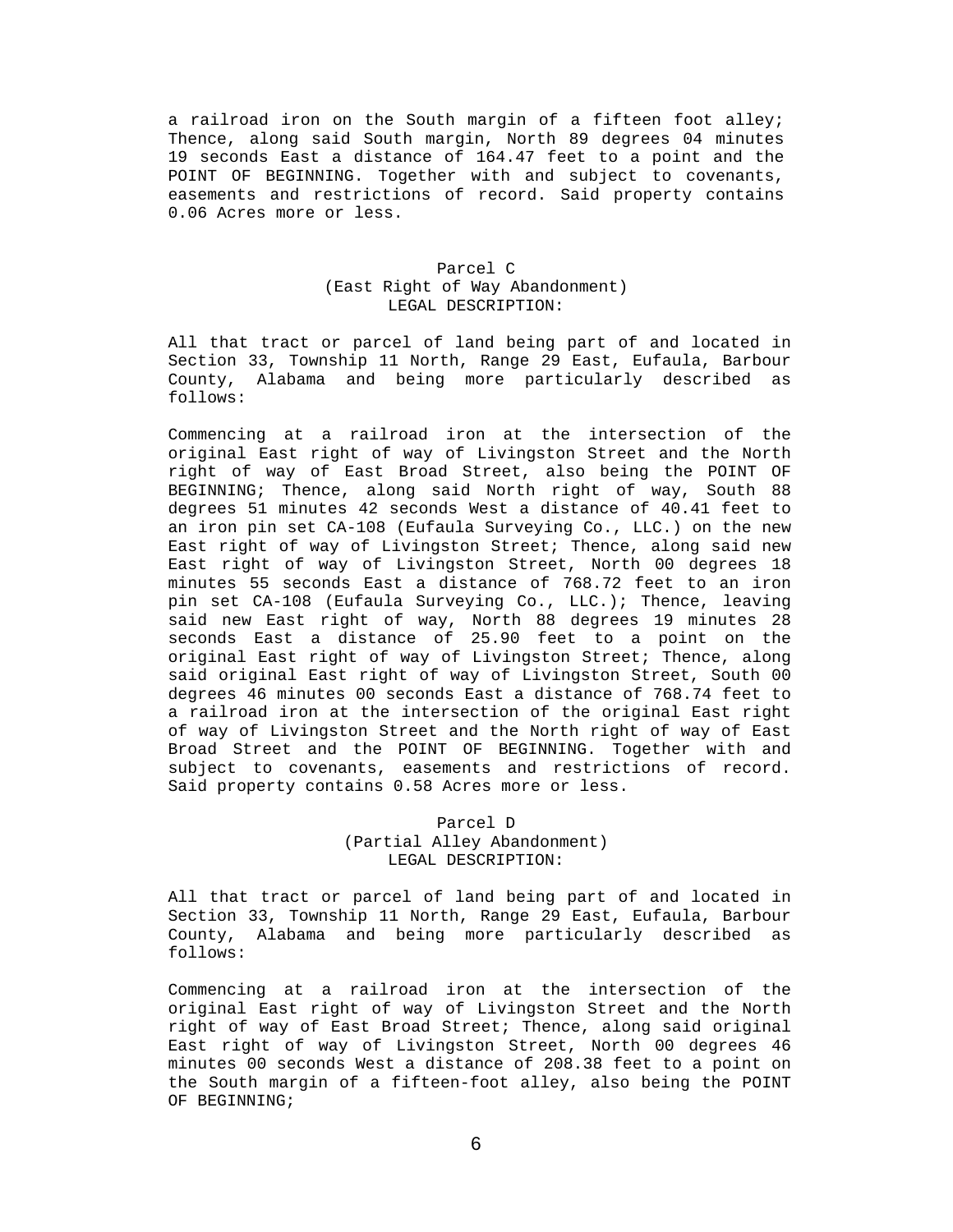Thence, continue along said original East right of way of Livingston Street, North 00 degrees 46 minutes 00 seconds West a distance of 15.00 feet to a point on the North margin of a fifteen foot alley; Thence, along said North margin, North 89 degrees 04 minutes 19 seconds East a distance of 150.22 feet to a point on the property line of the City of Eufaula Deed Book E-275 Page 125; Thence, leaving said North margin, along said property line of the City of Eufaula, South 27 degrees 05 minutes 34 seconds West a distance of 16.99 feet to a point on the South margin of the aforementioned alley; Thence, along said South margin, South 89 degrees 04 minutes 19 seconds West a distance of 142.28 feet to a point on the original East right of way of Livingston Street and the POINT OF BEGINNING. Together with and subject to covenants, easements and restrictions of record. Said property contains 0.05 Acres more or less.

**WHEREAS**, the Petition is filed in accordance with the provisions of Section 23- 4-20 of the Code of Alabama (1975), which provides that any street or alley may be vacated, in whole or in part, by the owner or owners of the land abutting the street or alley or abutting that portion of the street or alley desired to be vacated; and

**WHEREAS**, the Petition states that no property owner will be deprived of any right they may have to convenient and reasonable means of ingress and egress to and from their property as a result of the requested vacation; and

**WHEREAS**, a public hearing was conducted by the Eufaula City Council on March 21, 2022, at which time all persons were given an opportunity to be heard in favor of or in opposition to the proposed vacation; and

**WHEREAS**, public notice of the public hearing was provided in accordance with Section 23-4-2 of the Code of Alabama (1975); and

**WHEREAS**, the Water Works and Sewer Board of the City of Eufaula owns property abutting the North side of Parcel A described above, and has consented to the vacation sought in the Petition, provided said vacation does not interfere with any established water or sewer lines on any of the parcels; and

**WHEREAS**, adequate, convenient, and reasonable means of ingress and egress are available to all owners of surrounding property, such being afforded by virtue of other streets, easements, and alleys, and the vacation will not deprive other property owners of such right as they may have to adequate, convenient, and reasonable means of ingress and egress to and from their property; and

**WHEREAS**, the portions of alleys and right-of-way sought to be vacated are not needed for public purposes; and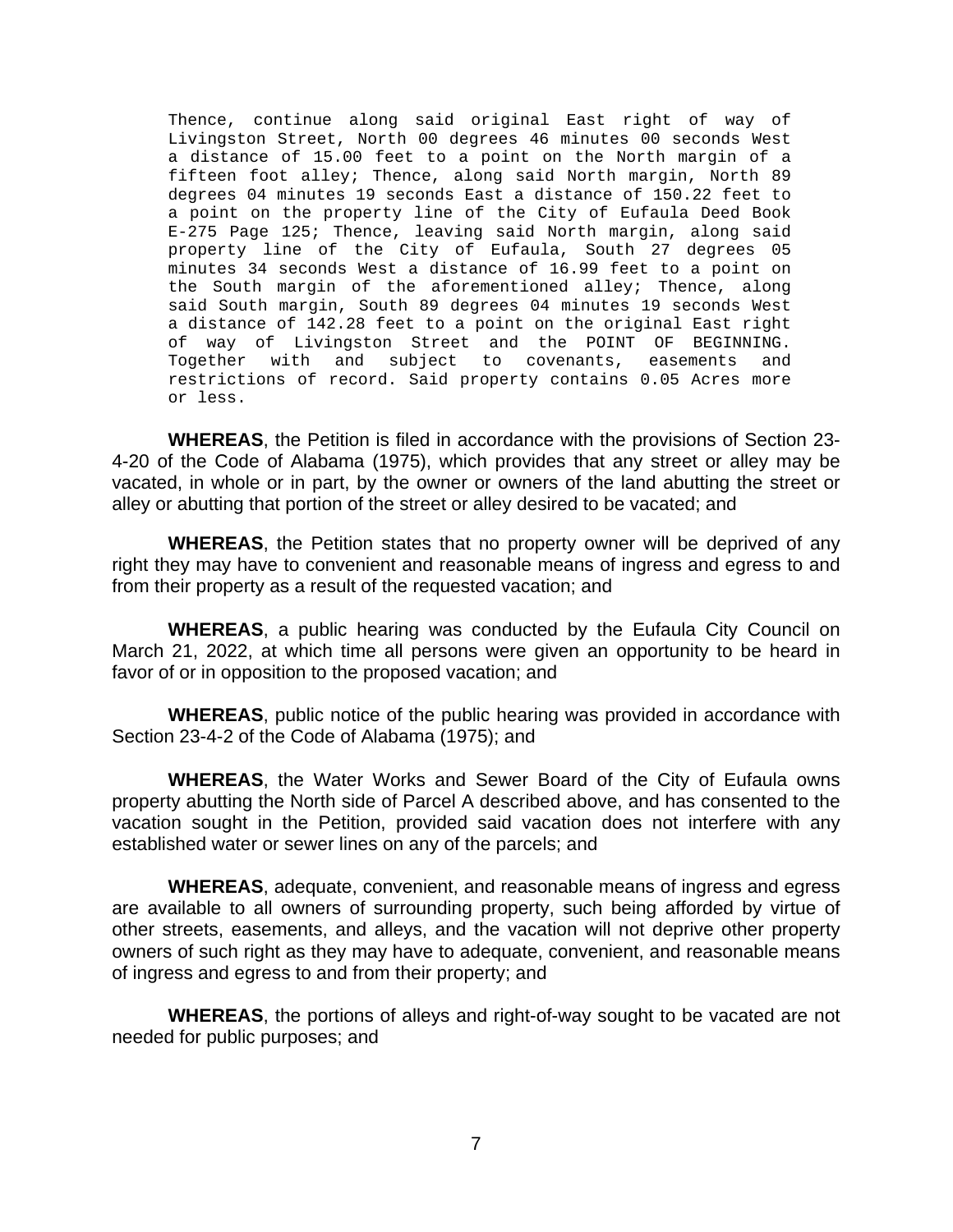**WHEREAS**, the retention of said portions of alleys and right-of-way by the City will not benefit the City of Eufaula, Alabama, or the public; and

**WHEREAS**, it is in the best interest of the City to vacate the portions of the alley and right-of-way described herein and the same should be returned/conveyed to the abutting landowner/petitioner, Reeves Peanut Company, Inc., subject to any rights of the Water Works and Sewer Board of the City of Eufaula with respect to any water and sewer lines located on any of the property.

**NOW, THEREFORE, BE IT RESOLVED** by the City Council of the City of Eufaula, Alabama, that it is in the best interest of the City to vacate the alleys and rightof-way of Livingston Street as described herein, and the City does hereby assent to the alley and right-of-way vacation.

**BE IT FURTHER RESOLVED** that the City of Eufaula, Alabama does hereby remise, release, and quitclaim to Reeves Peanut Company, Inc., whatever right, title and interest the City may have acquired in the property sought to be vacated and described herein by virtue of dedication or otherwise, subject to any rights of the Water Works and Sewer Board of the City of Eufaula therein, and that Jack B. Tibbs, Jr., Mayor of the City of Eufaula, is authorized to execute and deliver a Quitclaim Deed to Reeves Peanut Company, Inc. carrying out the intention of this paragraph, and the City Clerk be and is hereby authorized and directed on behalf of the City to attest the same.

**BE IT FURTHER RESOLVED** that the City Clerk shall cause a copy of this resolution to be filed in the Probate Court of Barbour County, Alabama, at Eufaula and shall further cause a copy of this resolution to be published once in a newspaper in Barbour County no later than 14 days after its adoption, with Reeves Peanut Company, Inc. to pay the cost of recordation and publication.

Adopted this day of March, 2022.

CITY OF EUFAULA, ALABAMA A MUNICIPAL CORPORATION

\_\_\_\_\_\_\_\_\_\_\_\_\_\_\_\_\_\_\_\_\_\_\_\_\_\_\_\_

Wes Register, President

ATTEST:

\_\_\_\_\_\_\_\_\_\_\_\_\_\_\_\_\_\_\_\_\_\_\_\_\_\_\_\_\_ Joy White, City Clerk/Treasurer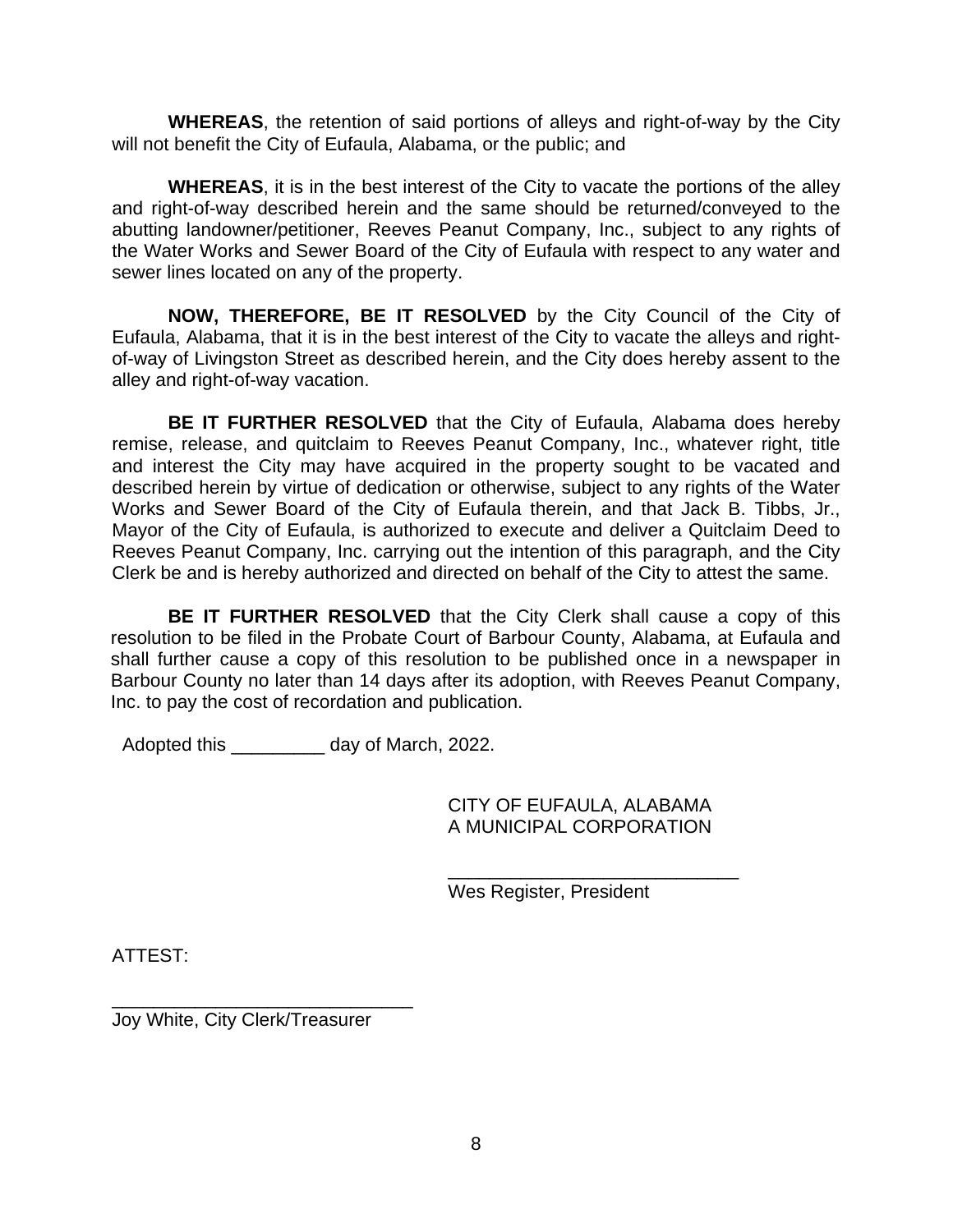### **UNFINISHED BUSINESS**

### **COUNCIL ACTION/DISCUSSION**

Council President Register introduced the voting delegation for the Annual Membership Meeting of the Alabama Municipal Insurance Corporation. This conference will be held in Tuscaloosa, Alabama. Mr. Garrison offered a motion for Mayor Tibbs to serve as the voting delegate, President Pro Tem Hill to serve as the first alternate, and President Wes Register to serve as the second alternate. Mr. Robinson seconded the motion.

# **REGULAR AGENDA (NEW BUSINESS)**

# **COUNCIL COMMITTEE REPORTS**

Mr. Garrison reported that the City is within budget and has an optimistic, progressive outlook.

Council President Register attended the Library Board meeting this morning. The second "Lunch and Learn" will be held on Tuesday, April 5, 2022, beginning at 12:00 p.m. The Eufaula High School band had a safe, successful trip to Chicago participating in the St. Patrick's Day parade in 11° weather with a wind chill of -4°! Council President Register added that the EHS band enjoyed their trip and represented Eufaula well. The Chamber of Commerce will host Networking at Noon on tomorrow. Music and Arts will be held at Eufaula High School on Thursday, March 24, 2022. The art show will be held at 6:00 p.m. and the concert will begin at 7:00 p.m. President Pro Tem Hill encouraged everyone to go out and support the children for their display of enthusiastic effort each year.

Mr. Robinson reported that Barge & Waggoner is testing moisture issues in the T-Hangars at the local airport in an attempt to resolve the issue. The renovation project is progressing at the community center with the last review tentatively scheduled for Friday, April 22, 2022. The softball season is scheduled to begin Monday, April 4, 2022. The umpire certification course was held recently certifying 12 umpires for the upcoming season. The flashlight Easter egg hunt will be held Friday, April 15, 2022. The Chamber of Commerce Jr. Ambassadors participated in the Barbour County 4-H Peanut Butter and Jelly Drive. They collected 85 pounds of peanut butter and 75 pounds of jelly. All donations will go to the local Clearinghouse. The Chamber Jr. Ambassadors also read to third and fourth graders during the Read Across America event. The Annual Pilgrimage will be held on Friday, April 1, 2022 through Sunday, April 3, 2022. Mr. Robinson attended an Appalachicola-Chattahoochee-Flint Waterway Project addressing the dredging process.

Mr. Brown reported that qualifying residents of the Edgewood Project have turned in the necessary and required funds in the initial phase of the project. Mr. Brown then reported that the garbage crew collected and hauled 63 tons of garbage. Trash crews collected and hauled 78 tons of debris to the Barbour County landfill. The litter crew collected 35 bags of litter throughout the city. The shop crew completed 25 work orders entered for vehicle and/or equipment repairs. The construction crew also performed necessary construction. The department recycled 12 bales of cardboard.

President Pro Tem Hill called for Police Chief Watkins to give a summary crime report to Council.